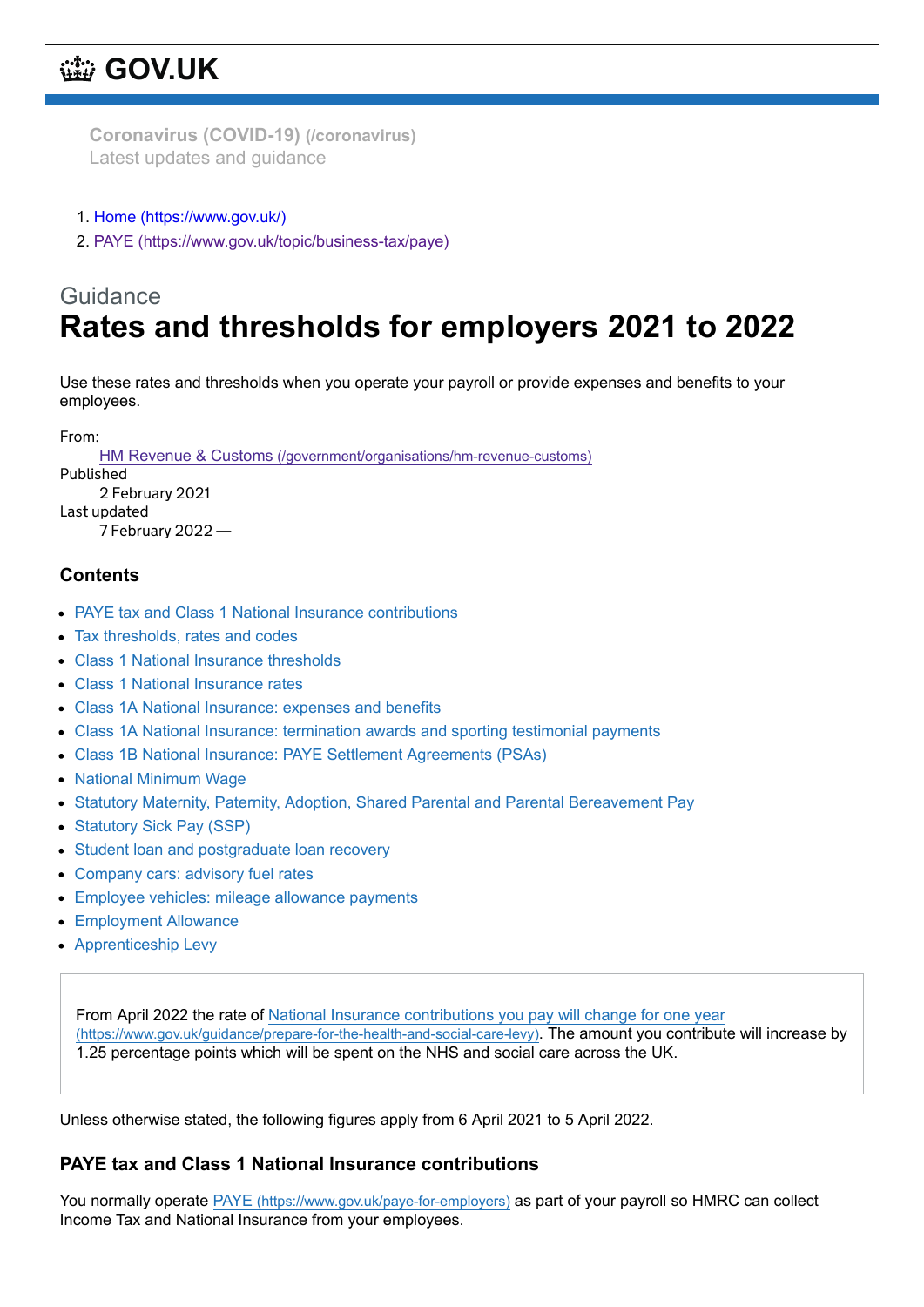Your payroll software [\(https://www.gov.uk/payroll-software/overview\)](https://www.gov.uk/payroll-software/overview) will calculate how much tax and National Insurance to deduct from your employees' pay.

## <span id="page-1-0"></span>**Tax thresholds, rates and codes**

[The amount of Income Tax you deduct from your employees depends on their tax code](https://www.gov.uk/employee-tax-codes) (https://www.gov.uk/employeetax-codes) [and how much of their taxable income is above their Personal Allowance](https://www.gov.uk/income-tax-rates/current-rates-and-allowances) (https://www.gov.uk/income-taxrates/current-rates-and-allowances).

#### **England and Northern Ireland**

| <b>PAYE tax rates and thresholds</b>              | 2021 to 2022                                                             |
|---------------------------------------------------|--------------------------------------------------------------------------|
| <b>Employee personal allowance</b>                | £242 per week<br>£1,048 per month<br>£12,570 per year                    |
| <b>English and Northern Irish basic tax rate</b>  | 20% on annual earnings above the PAYE tax threshold and up to<br>£37.700 |
| English and Northern Irish higher tax rate        | 40% on annual earnings from £37,701 to £150,000                          |
| English and Northern Irish additional tax<br>rate | 45% on annual earnings above £150,000                                    |

## **Scotland**

| <b>PAYE tax rates and thresholds</b> | 2021 to 2022                                                         |
|--------------------------------------|----------------------------------------------------------------------|
| <b>Employee personal allowance</b>   | £242 per week<br>£1,048 per month<br>£12,570 per year                |
| Scottish starter tax rate            | 19% on annual earnings above the PAYE tax threshold and up to £2,097 |
| Scottish basic tax rate              | 20% on annual earnings from £2,098 to £12,726                        |
| Scottish intermediate tax rate       | 21% on annual earnings from £12,727 to £31,092                       |
| Scottish higher tax rate             | 41% on annual earnings from £31,093 to £150,000                      |
| Scottish top tax rate                | 46% on annual earnings above £150,000                                |

#### **Wales**

| <b>PAYE tax rates and thresholds</b> | 2021 to 2022                                                          |
|--------------------------------------|-----------------------------------------------------------------------|
| <b>Employee personal allowance</b>   | £242 per week<br>£1,048 per month<br>£12,570 per year                 |
| Welsh basic tax rate                 | 20% on annual earnings above the PAYE tax threshold and up to £37,700 |
| Welsh higher tax rate                | 40% on annual earnings from £37,701 to £150,000                       |
| Welsh additional tax rate            | 45% on annual earnings above £150,000                                 |

#### **Emergency tax codes**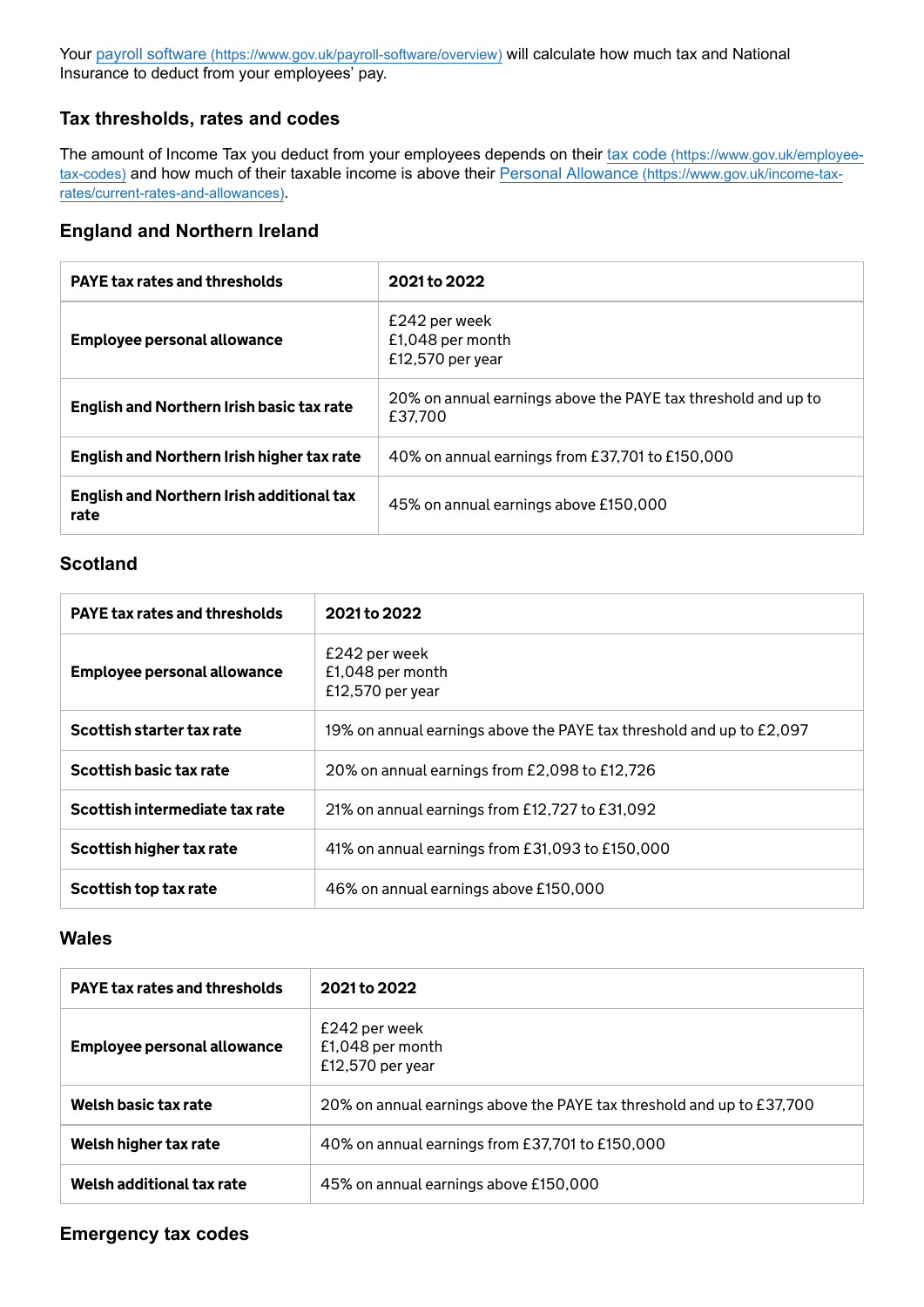The emergency tax codes from 6 April 2021 are:

- 1257L W1
- 1257L M1
- 1257L X

Find out more about emergency tax codes [\(https://www.gov.uk/tax-codes/emergency-tax-codes\)](https://www.gov.uk/tax-codes/emergency-tax-codes).

#### <span id="page-2-0"></span>**Class 1 National Insurance thresholds**

You can only make National Insurance deductions on earnings above the lower earnings limit.

| <b>Class 1 National Insurance thresholds</b>               | 2021 to 2022                                          |
|------------------------------------------------------------|-------------------------------------------------------|
| Lower earnings limit                                       | £120 per week<br>£520 per month<br>£6,240 per year    |
| <b>Primary threshold</b>                                   | £184 per week<br>£797 per month<br>£9,568 per year    |
| <b>Secondary threshold</b>                                 | £170 per week<br>£737 per month<br>£8,840 per year    |
| Upper secondary threshold (under 21)                       | £967 per week<br>£4,189 per month<br>£50,270 per year |
| Apprentice upper secondary threshold (apprentice under 25) | £967 per week<br>£4,189 per month<br>£50,270 per year |
| Veterans upper secondary threshold                         | £967 per week<br>£4,189 per month<br>£50,270 per year |
| <b>Upper earnings limit</b>                                | £967 per week<br>£4,189 per month<br>£50,270 per year |

### <span id="page-2-1"></span>**Class 1 National Insurance rates**

#### **Employee (primary) contribution rates**

Deduct primary contributions (employee's National Insurance) from your employees' pay through PAYE.

| <b>National</b><br><b>Insurance</b><br>category<br>letter | Earnings at or above lower<br>earnings limit up to and including<br>primary threshold | Earnings above the primary<br>threshold up to and including<br>upper earnings limit | <b>Balance of earnings</b><br>above upper<br>earnings limit |  |
|-----------------------------------------------------------|---------------------------------------------------------------------------------------|-------------------------------------------------------------------------------------|-------------------------------------------------------------|--|
| А                                                         | 0%                                                                                    | 12%                                                                                 | 2%                                                          |  |
| в                                                         | 0%                                                                                    | 5.85%                                                                               | 2%                                                          |  |
|                                                           | nil                                                                                   | nil                                                                                 | nil                                                         |  |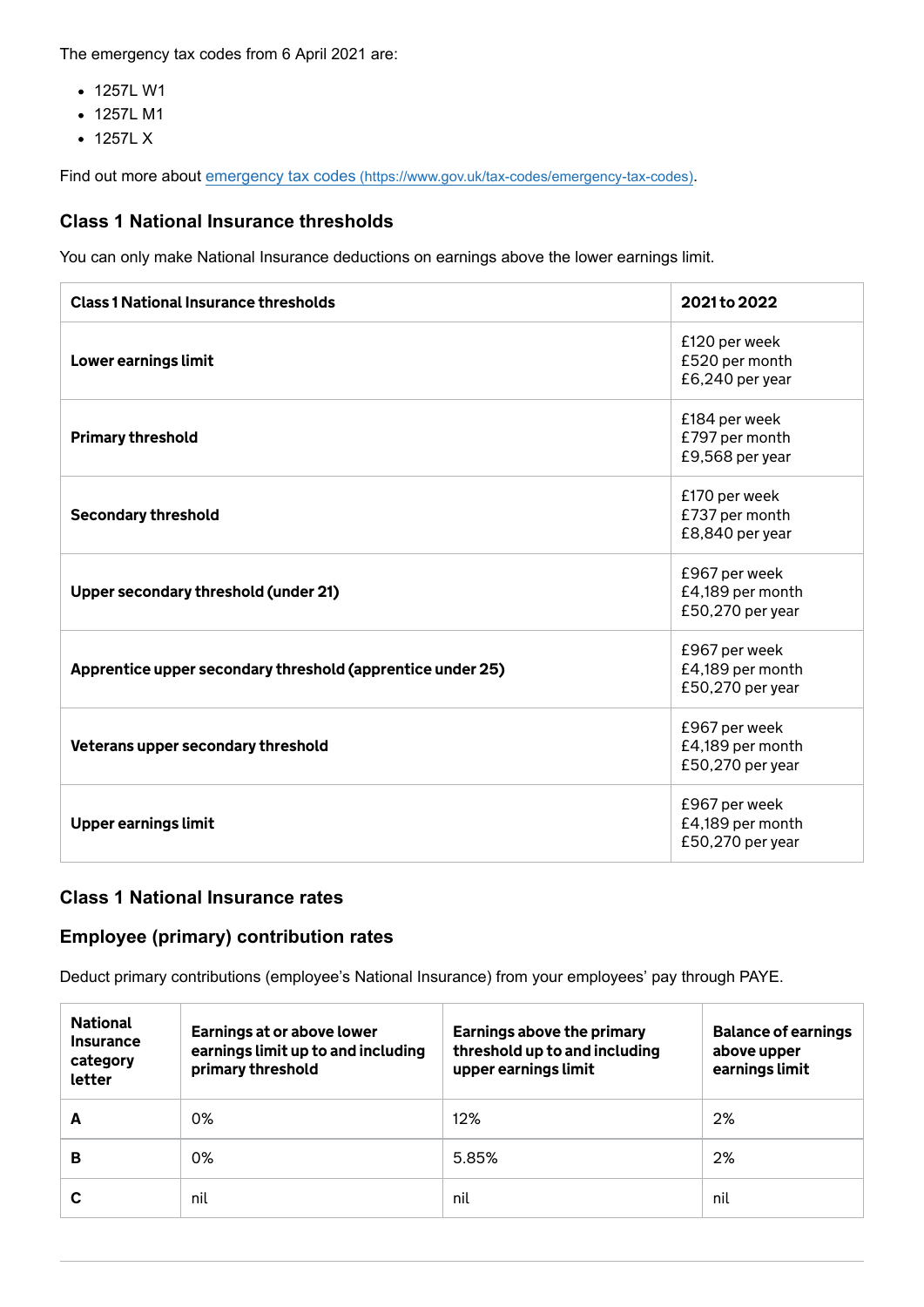| <b>National</b><br><b>Insurance</b><br>category<br>letter | Earnings at or above lower<br>earnings limit up to and including<br>primary threshold | <b>Earnings above the primary</b><br>threshold up to and including<br>upper earnings limit | <b>Balance of earnings</b><br>above upper<br>earnings limit |
|-----------------------------------------------------------|---------------------------------------------------------------------------------------|--------------------------------------------------------------------------------------------|-------------------------------------------------------------|
| H (apprentice<br>under 25)                                | 0%                                                                                    | 12%                                                                                        | 2%                                                          |
|                                                           | 0%                                                                                    | 2%                                                                                         | 2%                                                          |
| M (under 21)                                              | 0%                                                                                    | 12%                                                                                        | 2%                                                          |
| V (veteran)                                               | 0%                                                                                    | 12%                                                                                        | 2%                                                          |
| $Z$ (under 21 -<br>deferment)                             | 0%                                                                                    | 2%                                                                                         | 2%                                                          |

## **Employer (secondary) contribution rates**

[You pay secondary contributions \(employer's National Insurance\) to HMRC as part of your PAYE bill](https://www.gov.uk/running-payroll/paying-hmrc) (https://www.gov.uk/running-payroll/paying-hmrc).

[Pay employers' PAYE tax and National Insurance](https://www.gov.uk/pay-paye-tax) (https://www.gov.uk/pay-paye-tax).

| <b>National</b><br><b>Insurance</b><br>category<br>letter | <b>Earnings at or above</b><br>lower earnings limit<br>up to and including<br>secondary<br>threshold | Earnings above secondary threshold<br>up to and including upper earnings<br>limit, upper secondary thresholds for<br>under 21s, apprentices and veterans | <b>Balance of earnings above</b><br>upper earnings limit, upper<br>secondary thresholds for<br>under 21s, apprentices and<br>veterans |  |
|-----------------------------------------------------------|------------------------------------------------------------------------------------------------------|----------------------------------------------------------------------------------------------------------------------------------------------------------|---------------------------------------------------------------------------------------------------------------------------------------|--|
| A                                                         | 0%                                                                                                   | 13.80%                                                                                                                                                   | 13.80%                                                                                                                                |  |
| B                                                         | 0%                                                                                                   | 13.80%                                                                                                                                                   | 13.80%                                                                                                                                |  |
| $\mathbf c$                                               | 0%                                                                                                   | 13.80%                                                                                                                                                   | 13.80%                                                                                                                                |  |
| н<br>(apprentice<br>under 25)                             | 0%                                                                                                   | 0%                                                                                                                                                       | 13.80%                                                                                                                                |  |
| J                                                         | 0%                                                                                                   | 13.80%                                                                                                                                                   | 13.80%                                                                                                                                |  |
| M (under<br>21)                                           | 0%                                                                                                   | 0%                                                                                                                                                       | 13.80%                                                                                                                                |  |
| V (veteran)                                               | 0%                                                                                                   | 0%                                                                                                                                                       | 13.80%                                                                                                                                |  |
| Z (under 21<br>deferment)                                 | 0%                                                                                                   | 0%                                                                                                                                                       | 13.80%                                                                                                                                |  |

### <span id="page-3-0"></span>**Class 1A National Insurance: expenses and benefits**

You must pay Class 1A National Insurance on work benefits (https://www.gov.uk/employer-reporting-expensesbenefits/overview) [you give to your employees, for example a company mobile phone. You report and pay](https://www.gov.uk/employer-reporting-expenses-benefits/overview) (https://www.gov.uk/employer-reporting-expenses-benefits/reporting-and-paying) Class 1A on expenses and benefits at the end of each tax year.

## <span id="page-3-1"></span>**Class 1A National Insurance: termination awards and sporting testimonial payments**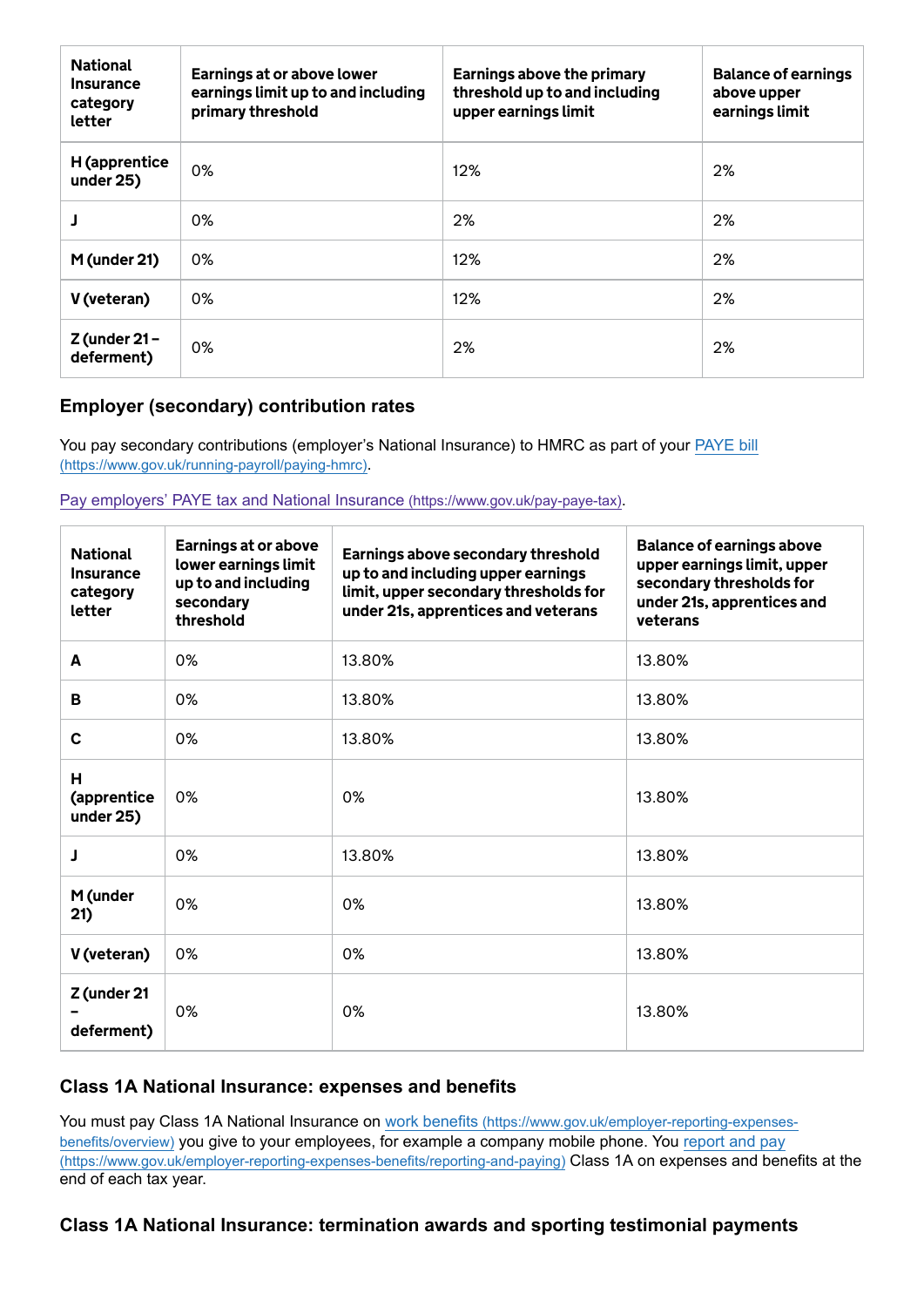Class 1A National Insurance contributions are due on the amount of termination awards [\(https://www.gov.uk/government/publications/income-tax-and-national-insurance-contributions-treatment-of-termination](https://www.gov.uk/government/publications/income-tax-and-national-insurance-contributions-treatment-of-termination-payments)payments) [paid to employees which exceed £30,000 and on the amount of sporting testimonial payments](https://www.gov.uk/guidance/sporting-testimonials-income-tax-and-national-insurance-payments) (https://www.gov.uk/guidance/sporting-testimonials-income-tax-and-national-insurance-payments) paid by independent committees which exceed £100,000. You report and pay Class 1A on these types of payments during the tax year as part of your payroll.

| <b>National Insurance class</b> | 2021 to 2022 rate |  |  |
|---------------------------------|-------------------|--|--|
| <b>Class 1A</b>                 | 13.8%             |  |  |

[Pay employers' Class 1A National Insurance](https://www.gov.uk/pay-class-1a-national-insurance) (https://www.gov.uk/pay-class-1a-national-insurance).

## <span id="page-4-0"></span>**Class 1B National Insurance: PAYE Settlement Agreements (PSAs)**

You pay Class 1B National Insurance if you have a PSA [\(https://www.gov.uk/paye-settlement-agreements/overview\)](https://www.gov.uk/paye-settlement-agreements/overview). This allows you to make one annual payment to cover all the tax and National Insurance due on small or irregular taxable expenses or benefits for your employees.

| <b>National Insurance class</b> | 2021 to 2022 rate |  |  |
|---------------------------------|-------------------|--|--|
| <b>Class 1B</b>                 | 13.8%             |  |  |

[Pay Class 1B National Insurance](https://www.gov.uk/pay-psa) (https://www.gov.uk/pay-psa).

## <span id="page-4-1"></span>**National Minimum Wage**

[The National Minimum Wage is the minimum pay per hour almost all workers](https://www.gov.uk/national-minimum-wage/who-gets-the-minimum-wage) (https://www.gov.uk/national-minimumwage/who-gets-the-minimum-wage) [are entitled to by law. Use the National Minimum Wage calculator](https://www.gov.uk/minimum-wage-calculator-employers) (https://www.gov.uk/minimum-wage-calculator-employers) to check if you're paying a worker the National Minimum Wage or if you owe them payments from past years.

These rates apply from 1 April 2021.

| <b>Category of worker</b>                                                   | <b>Hourly rate</b> |
|-----------------------------------------------------------------------------|--------------------|
| Aged 23 and above (national living wage rate)                               | £8.91              |
| Aged 21 to 22 inclusive                                                     | £8.36              |
| Aged 18 to 20 inclusive                                                     | £6.56              |
| Aged under 18 (but above compulsory school leaving age)                     | £4.62              |
| Apprentices aged under 19                                                   | £4.30              |
| Apprentices aged 19 and over, but in the first year of their apprenticeship | £4.30              |

[National Minimum Wage rates for previous years](https://www.gov.uk/national-minimum-wage-rates) (https://www.gov.uk/national-minimum-wage-rates).

### <span id="page-4-2"></span>**Statutory Maternity, Paternity, Adoption, Shared Parental and Parental Bereavement Pay**

Use the [maternity, adoption and paternity calculator for employers](https://www.gov.uk/maternity-paternity-calculator) (https://www.gov.uk/maternity-paternity-calculator) to calculate your employee's:

- Statutory Maternity Pay (SMP)
- paternity or adoption pay
- qualifying week
- average weekly earnings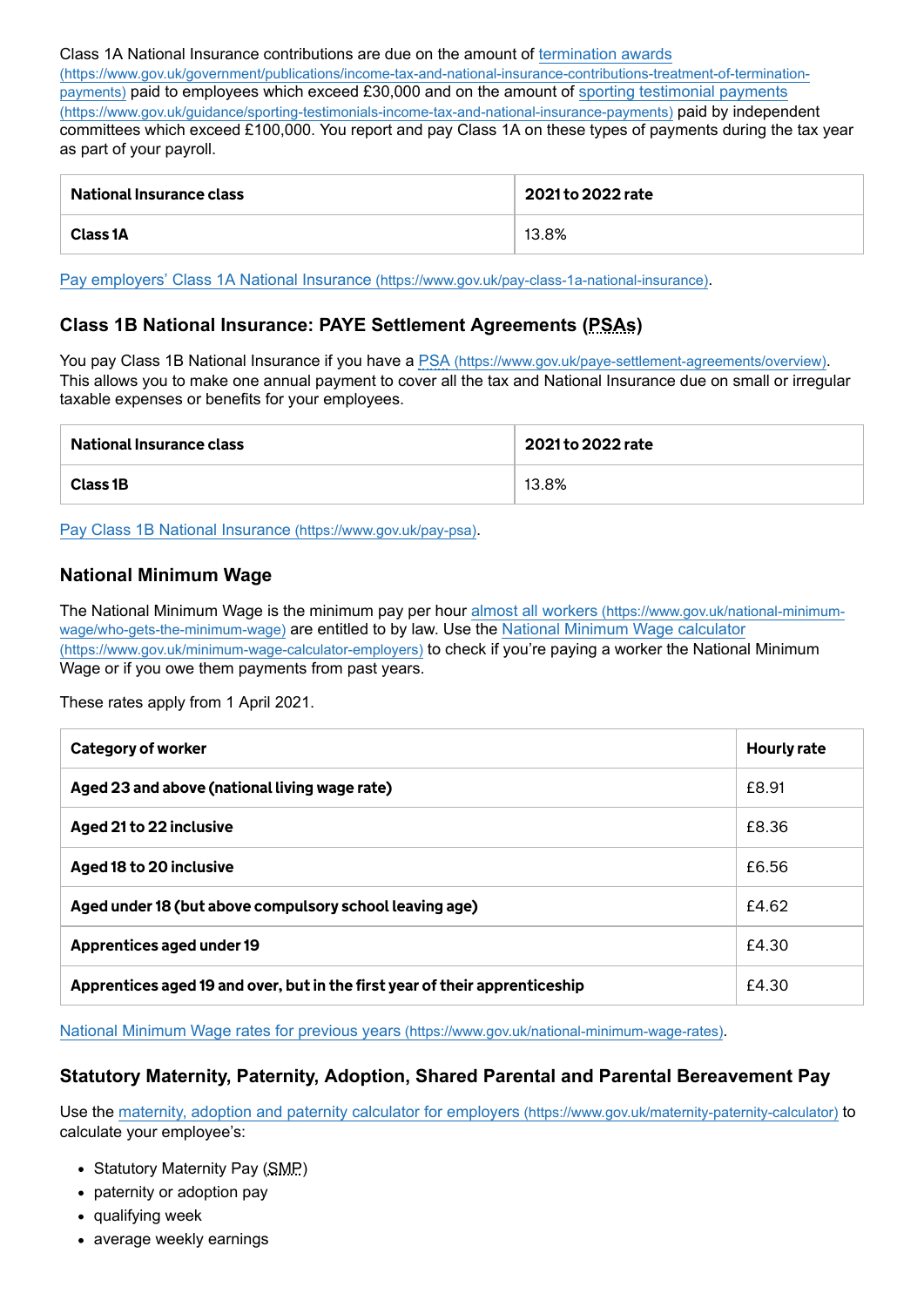• leave period

These rates apply from 4 April 2021.

| Type of payment or recovery                                                                                                         | 2021 to 2022 rate                                                                                                                        |  |  |  |
|-------------------------------------------------------------------------------------------------------------------------------------|------------------------------------------------------------------------------------------------------------------------------------------|--|--|--|
| SMP (https://www.gov.uk/employers-maternity-pay-leave)<br>- weekly rate for first 6 weeks                                           | 90% of the employee's average weekly earnings                                                                                            |  |  |  |
| SMP - weekly rate for remaining weeks                                                                                               | £151.97 or 90% of the employee's average weekly<br>earnings, whichever is lower                                                          |  |  |  |
| <b>Statutory Paternity Pay (SPP)</b><br>(https://www.gov.uk/employers-paternity-pay-leave) -<br>weekly rate                         | £151.97 or 90% of the employee's average weekly<br>earnings, whichever is lower                                                          |  |  |  |
| <b>Statutory Adoption Pay (SAP)</b><br>(https://www.gov.uk/employers-adoption-pay-leave) -<br>weekly rate for first 6 weeks         | 90% of the employee's average weekly earnings                                                                                            |  |  |  |
| SAP - weekly rate for remaining weeks                                                                                               | £151.97 or 90% of the employee's average weekly<br>earnings, whichever is lower                                                          |  |  |  |
| <b>Statutory Shared Parental Pay (ShPP)</b><br>(https://www.gov.uk/shared-parental-leave-and-pay-<br>employer-guide) - weekly rate  | £151.97 or 90% of the employee's average weekly<br>earnings, whichever is lower                                                          |  |  |  |
| <b>Statutory Parental Bereavement Pay (SPBP)</b><br>(https://www.gov.uk/employers-parental-bereavement-pay-<br>leave) - weekly rate | £151.97 or 90% of the employee's average weekly<br>earnings, whichever is lower                                                          |  |  |  |
| SMP, SPP, ShPP, SAP or SPBP - proportion of your<br>payments you can recover from HMRC                                              | 92% if your total Class 1 National Insurance (both<br>employee and employer contributions) is above<br>£45,000 for the previous tax year |  |  |  |
| (https://www.gov.uk/recover-statutory-payments)                                                                                     | 103% if your total Class 1 National Insurance for the<br>previous tax year is £45,000 or lower                                           |  |  |  |

## <span id="page-5-0"></span>**Statutory Sick Pay (SSP)**

The same weekly SSP rate applies to all employees. However, the amount you must actually pay an employee for each day they're off work due to illness (the daily rate) depends on the number of 'qualifying days' they work each week.

Use the SSP calculator [\(https://www.gov.uk/calculate-statutory-sick-pay\)](https://www.gov.uk/calculate-statutory-sick-pay) to work out your employee's sick pay, or use these rates.

| <b>Unrounded</b><br>daily rates | <b>Number of qualifying</b><br>days in week | 1 day<br>to pay | 2 days<br>to pay | 3 days<br>to pay | 4 days<br>to pay | 5 days<br>to pay | 6 days<br>to pay | 7 days<br>to pay |
|---------------------------------|---------------------------------------------|-----------------|------------------|------------------|------------------|------------------|------------------|------------------|
| £13.7642                        | 7                                           | £13.77          | £27.53           | £41.30           | £55.06           | £68.83           | £82.59           | £96.35           |
| £16.0583                        | 6                                           | £16.06          | £32.12           | £48.18           | £64.24           | £80.30           | £96.35           |                  |
| £19,2700                        | 5                                           | £19.27          | £38.54           | £57.81           | £77.08           | £96.35           |                  |                  |
| £24.0875                        | $\overline{4}$                              | £24.09          | £48.18           | £72.27           | £96.35           |                  |                  |                  |
| £32,1166                        | 3                                           | £32.12          | £64.24           | £96.35           |                  |                  |                  |                  |
| £48.1750                        | $\overline{2}$                              | £48.18          | £96.35           |                  |                  |                  |                  |                  |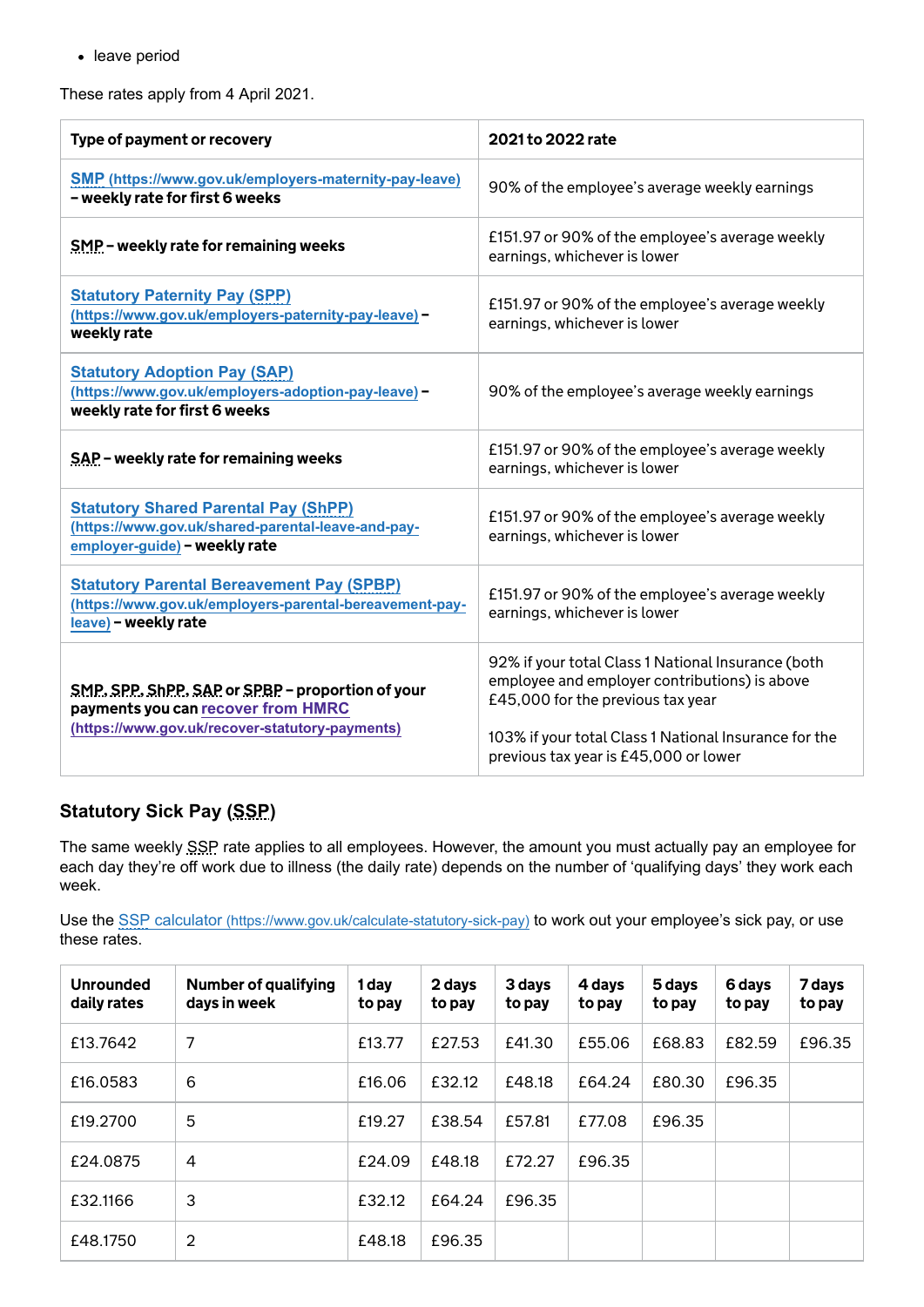| <b>Unrounded</b> | <b>Number of qualifying</b> | dav    | 2 days | 3 days | 4 davs | 5 days | 6 davs | 7 days |
|------------------|-----------------------------|--------|--------|--------|--------|--------|--------|--------|
| daily rates      | days in week                | to pay | to pay | to pay | to pay | to pay | to pay | to pay |
| £96.35           |                             | £96.35 |        |        |        |        |        |        |

## <span id="page-6-0"></span>**Student loan and postgraduate loan recovery**

[If your employees' earnings are above the earnings threshold, record their student loan and postgraduate loan](https://www.gov.uk/new-employee/student-loans) deductions (https://www.gov.uk/new-employee/student-loans) in your payroll software. It will automatically calculate and deduct repayments from their pay.

| Rate or threshold                                   | 2021 to 2022 rate                                             |
|-----------------------------------------------------|---------------------------------------------------------------|
| Employee earnings threshold for student loan plan 1 | £19,895 per year<br>£1,657.91 per month<br>£382.59 per week   |
| Employee earnings threshold for student loan plan 2 | £27,295 per year<br>£2,274.58 per month<br>£524.90 per week   |
| Employee earnings threshold for student loan plan 4 | £25,000 per year<br>£2,083.33 per month<br>£480.76 per week   |
| <b>Student loan deductions</b>                      | 9%                                                            |
| Employee earnings threshold for postgraduate loan   | $E21,000$ per year<br>£1,750.00 per month<br>£403.84 per week |
| <b>Postgraduate loan deductions</b>                 | 6%                                                            |

### <span id="page-6-1"></span>**Company cars: advisory fuel rates**

Use advisory fuel rates to work out mileage costs if you provide company cars to your employees.

These rates apply from 1 March 2021.

| <b>Engine size</b> | Petrol - amount per mile | LPG – amount per mile |
|--------------------|--------------------------|-----------------------|
| 1400cc or less     | 10 pence                 | 7 pence               |
| 1401cc to 2000cc   | 12 pence                 | 8 pence               |
| Over 2000cc        | 18 pence                 | 12 pence              |

| <b>Engine size</b> | Diesel - amount per mile |
|--------------------|--------------------------|
| 1600cc or less     | 9 pence                  |
| 1601cc to 2000cc   | 11 pence                 |
| Over 2000cc        | 12 pence                 |

Hybrid cars are treated as either petrol or diesel cars for this purpose.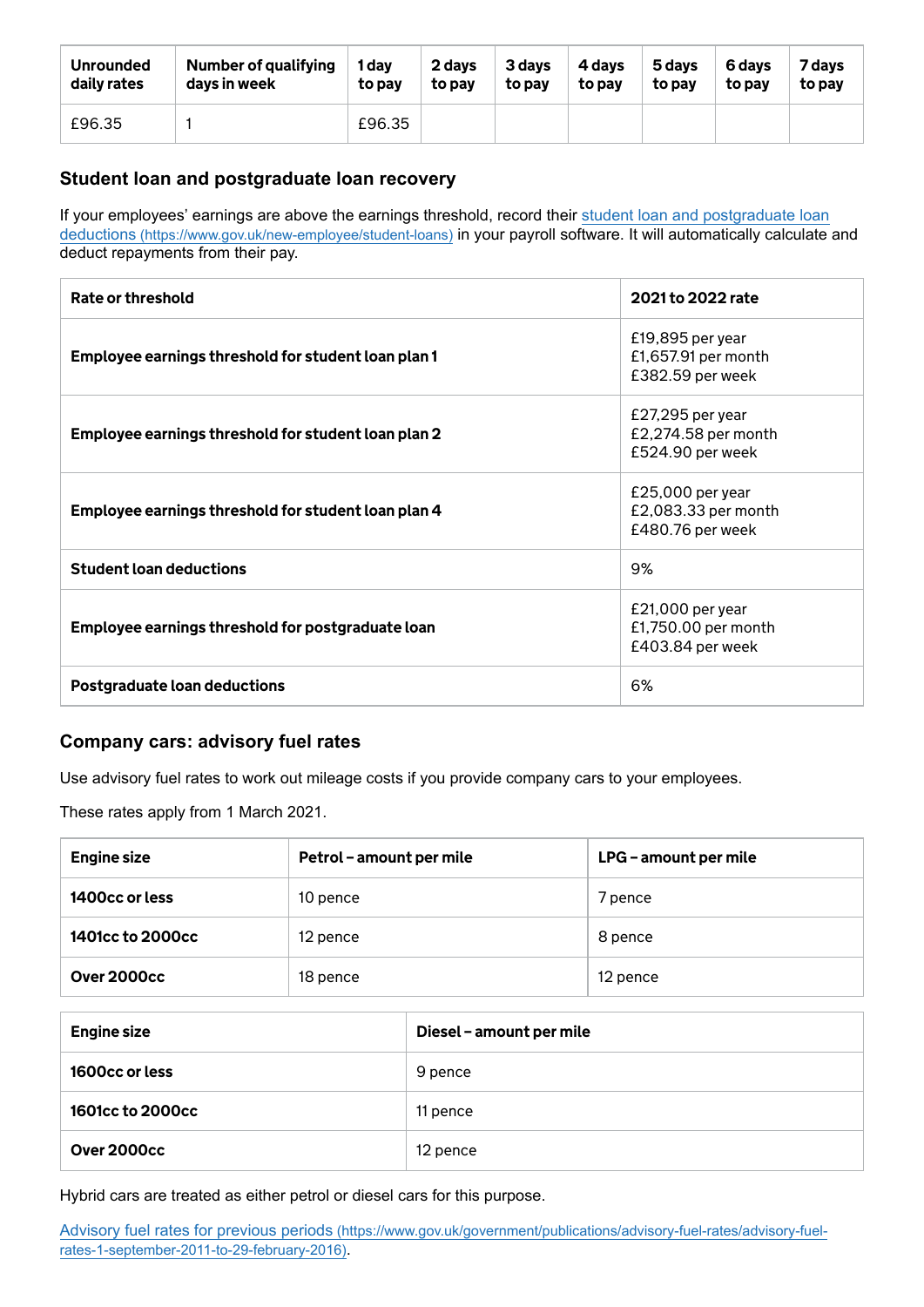## **Advisory electricity rate for fully electric cars**

Amount per mile – 4 pence.

Electricity is not a fuel for car fuel benefit purposes.

### <span id="page-7-0"></span>**Employee vehicles: mileage allowance payments**

Mileage allowance payments are what you pay your employees for using their own vehicle for business journeys.

You can pay your employees an approved amount of mileage allowance payments each year without having to report them to HMRC. To work out the approved amount, multiply your employee's business travel miles for the year by the rate per mile for their vehicle.

[Find out more about reporting and paying mileage allowance payments](https://www.gov.uk/expenses-and-benefits-business-travel-mileage/rules-for-tax) (https://www.gov.uk/expenses-and-benefitsbusiness-travel-mileage/rules-for-tax).

| Type of<br>vehicle | Rate per business mile 2021 to 2022                                                                                                                                                         |  |  |
|--------------------|---------------------------------------------------------------------------------------------------------------------------------------------------------------------------------------------|--|--|
| Car                | For tax purposes: 45 pence for the first 10,000 business miles in a tax year, then 25 pence for each<br>subsequent mile<br>For National Insurance purposes: 45 pence for all business miles |  |  |
| Motorcycle         | 24 pence for both tax and National Insurance purposes and for all business miles                                                                                                            |  |  |
| Cycle              | 20 pence for both tax and National Insurance purposes and for all business miles                                                                                                            |  |  |

### <span id="page-7-1"></span>**Employment Allowance**

Employment Allowance allows eligible employers [\(https://www.gov.uk/claim-employment-allowance\)](https://www.gov.uk/claim-employment-allowance) to reduce their annual National Insurance liability by up to the annual allowance amount.

| Allowance                   | 2021 to 2022 rate |
|-----------------------------|-------------------|
| <b>Employment allowance</b> | £4,000            |

## <span id="page-7-2"></span>**Apprenticeship Levy**

Employers and connected companies with a total annual pay bill of more than £3 million, are liable to the Apprenticeship Levy [\(https://www.gov.uk/guidance/pay-apprenticeship-levy\)](https://www.gov.uk/guidance/pay-apprenticeship-levy), which is payable monthly. Employers who are not connected to another company or charity will have an annual allowance that reduces the amount of Apprenticeship Levy you have to pay. Apprenticeship Levy is charged at a percentage of your annual pay bill.

| Allowance or charge                  | 2021 to 2022 rate |  |  |
|--------------------------------------|-------------------|--|--|
| <b>Apprenticeship Levy allowance</b> | £15.000           |  |  |
| <b>Apprenticeship Levy charge</b>    | 0.5%              |  |  |

Published 2 February 2021 Last updated 7 February  $2022 +$  [show all updates](#page-7-3)

- <span id="page-7-3"></span>1. 7 February 2022
	- National Insurance category letter, rates and thresholds added for employers of veterans.
- 2. 17 September 2021 Added translation
- 3. 8 September 2021